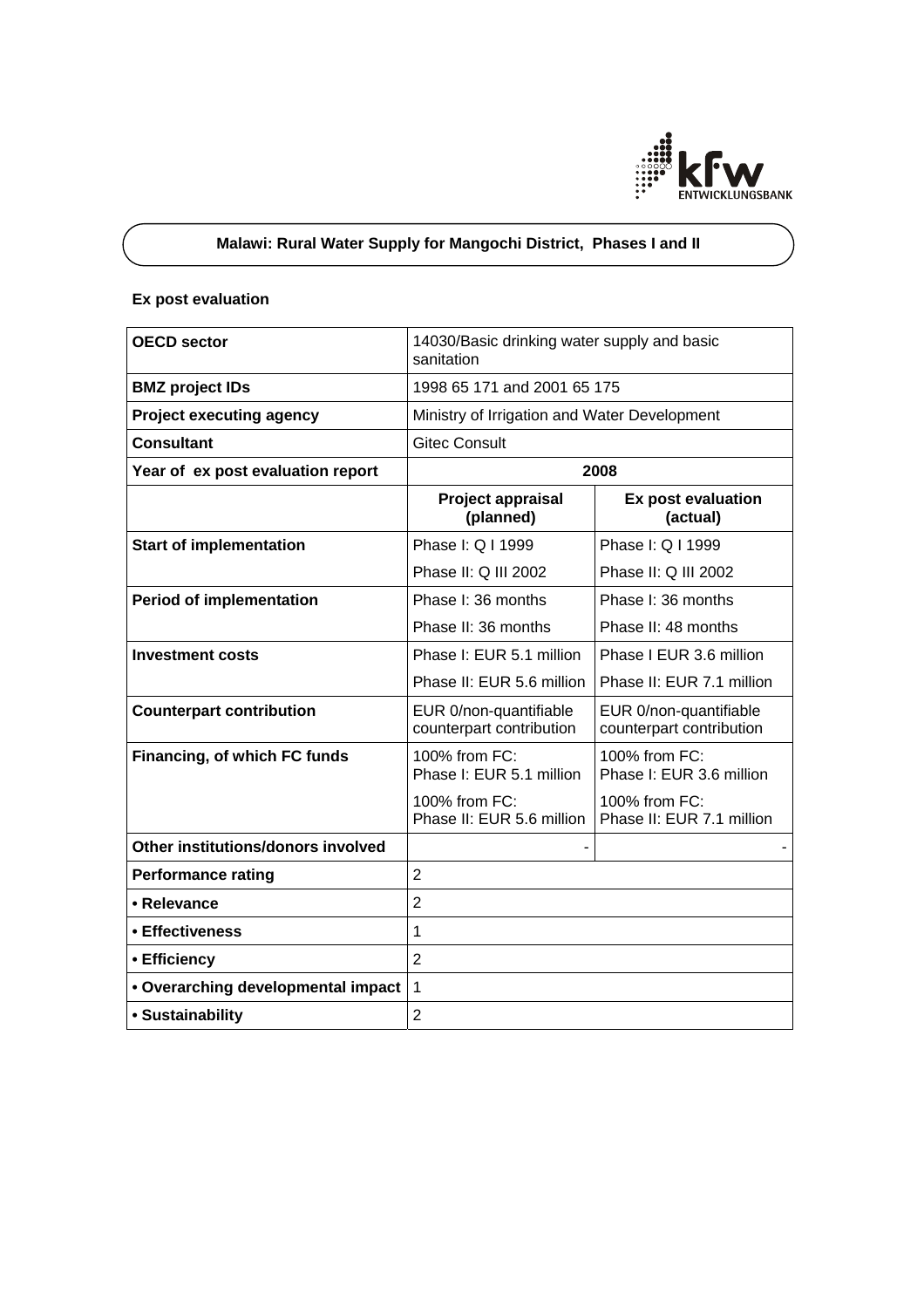#### **Brief description, overall objective and project objectives with indicators**

The objective of both phases of the Rural Water Supply for Mangochi District Project was the improved supply to the inhabitants of four sub-regions (traditional authorities - TA) in Mangochi District with an adequate volume of safe drinking water at a reasonable distance from their homes. This was to contribute to reducing the health hazards of water-induced diseases for the inhabitants of this TA (overall objective). Altogether, 260 bore wells were drilled or repaired in Phase I and 594 in Phase II, far more than originally planned. The accompanying measure in preparation for drilling bore wells comprised raising awareness among interested village communities of the community-based management scheme (CBM), training measures for user committees and area mechanics as well as a broad hygiene and health campaign. Achievement of these objectives was to be measured two years after start of operation by the following indicators:

- a) Water consumption by users has increased from 10 l/cd at present to 25 l/cd.
- b) 90,000 inhabitants (about 80% of the current population) have access to bore wells with enough hygienically safe water.
- c) Water quality meets WHO standards.
- d) 80% of the bore wells are fully operational and in good condition.
- e) 85,000 inhabitants have access to safe latrines.
- f) Hygiene behaviour (covered water storage, clean scoops, clean latrines) has verifiably improved.

#### **Project design/major deviations from original planning and main causes**

The project comprised the construction and repair of bore wells equipped with hand pumps and construction or conversion of latrines by distributing concrete latrine slabs (sanplats). In basic sanitation, approx. 34,800 sanplats, i.e. more than the 26,000 planned for both phases together, were delivered free of charge to households that were prepared to improve both the pit and the superstructure with their own inputs.

The project adopted the village level-based operation and management approach (VLOM). Due to the government's or district authorities' lack of technical, personnel and financial resources, there was virtually no option but to apply the VLOM approach, under which the village communities had to be able to make almost all repairs on their own or, if necessary, with help from the area mechanics.

The selection of villages for new wells was based on applications by interested village communities that were prepared to make advance contributions (approximately EUR 25), found user groups and to collaborate actively in planning, preparing and constructing the wells. The accompanying measure included raising villagers' awareness of the need for community-based management (CBM) and for committees to operate the facilities. Making up about a quarter of total costs, this expensive measure also comprised technical training measures for committees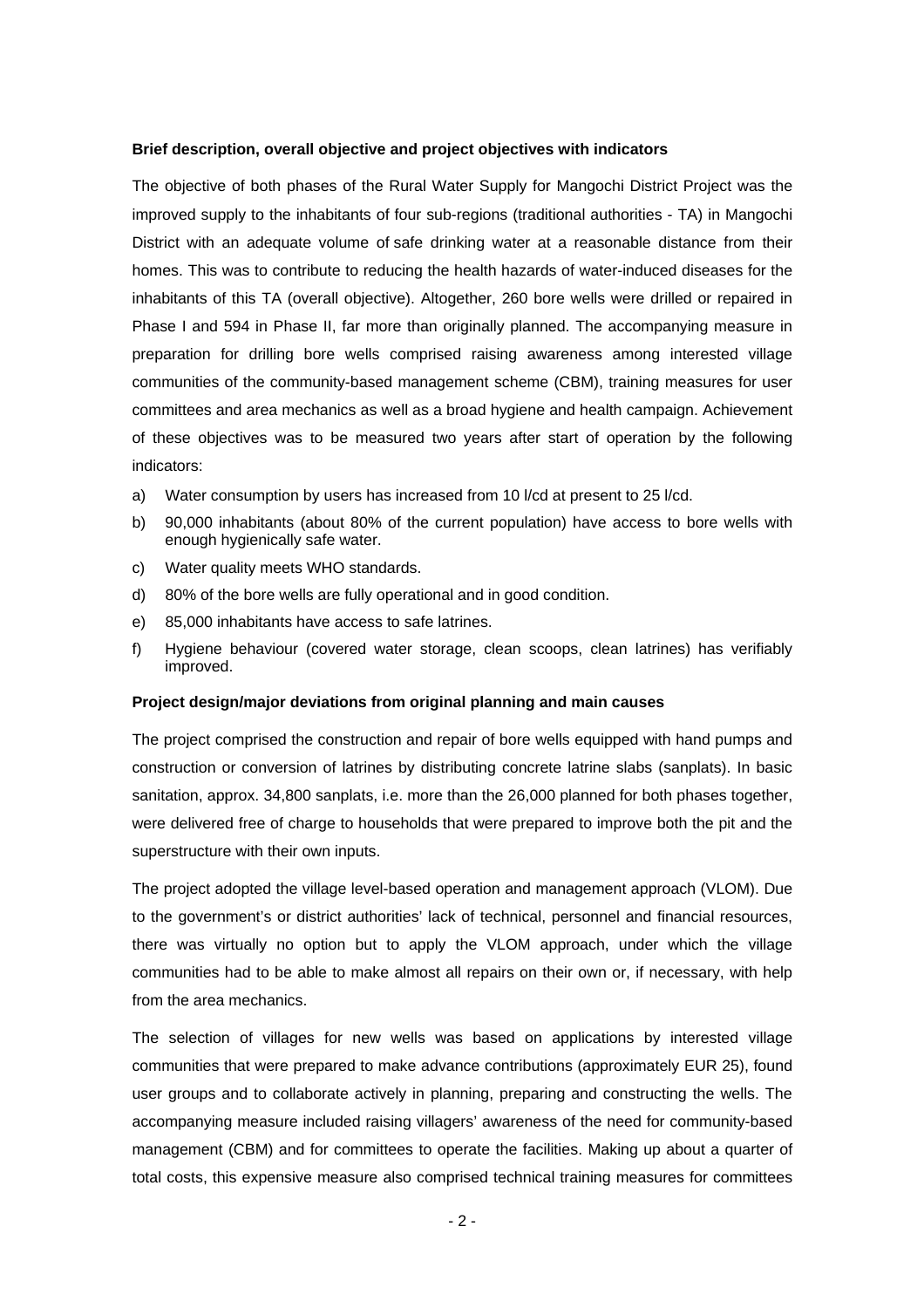(e.g. instruction in pump operation and maintenance) and area mechanics in the course of privatising the repair service and the hygiene and health campaign. Using simple training materials and in close cooperation with the schools, at village assemblies it imparted the key points of general hygiene habits, hygienic water handling, basic sanitary aspects and the advantages of sanplats as well as knowledge about contraception and the identification of the most common diseases.

The committees are generally made up of 10 members. The results monitoring revealed that more than 98% of all committees are still in operation. Accounting for approx. 60% of the committee members, the women often appear to be more active. The task of the committees is to operate 'their' well, keep it clean, service and repair it if necessary as well as collect contributions for repairs and spare parts from the users. Ninety-four percent of all committees ran a maintenance fund, which amounted on average to about EUR 8.00 at the time of results monitoring in 2006. A complete set of frequently needed spare parts with the main wearing parts would have cost some EUR 10.

### **Key results of impact analysis and performance rating**

The overall objective of the project can be deemed to have been achieved, because the data received from the health authority clearly confirms a decline in the incidence of disease, despite concurrent population increase. The project can be assumed to have made a significant contribution to this decline.

As regards the project objective indicators, water consumption has risen to 33 l/cd. The figure includes 7.7 l/cd water for laundry, but the relatively high indicator was nevertheless met and in part surpassed.

Approximately 148,000 (or 82%) of the district inhabitants in the programme area today have access to clean drinking water, 58,000 or 64% more than expected at appraisal. This indicator has therefore been exceeded by a large margin.

As a rule, hygiene quality is already assured by the mode of construction of bore wells. No notable chemical or mineral pollution of groundwater has been reported, nor have water analyses provided any indications of impairment.

At final inspection in 2007, 99% of the wells were operational. This excellent result was roughly confirmed at ex post evaluation, so the indicator has been well surpassed.

Currently, 90% of households have basic sanitary facilities and 75%, or approximately 110,000 inhabitants, have installed a sanplat over the latrine pit. If we define this as a safe latrine, this indicator has also been clearly met.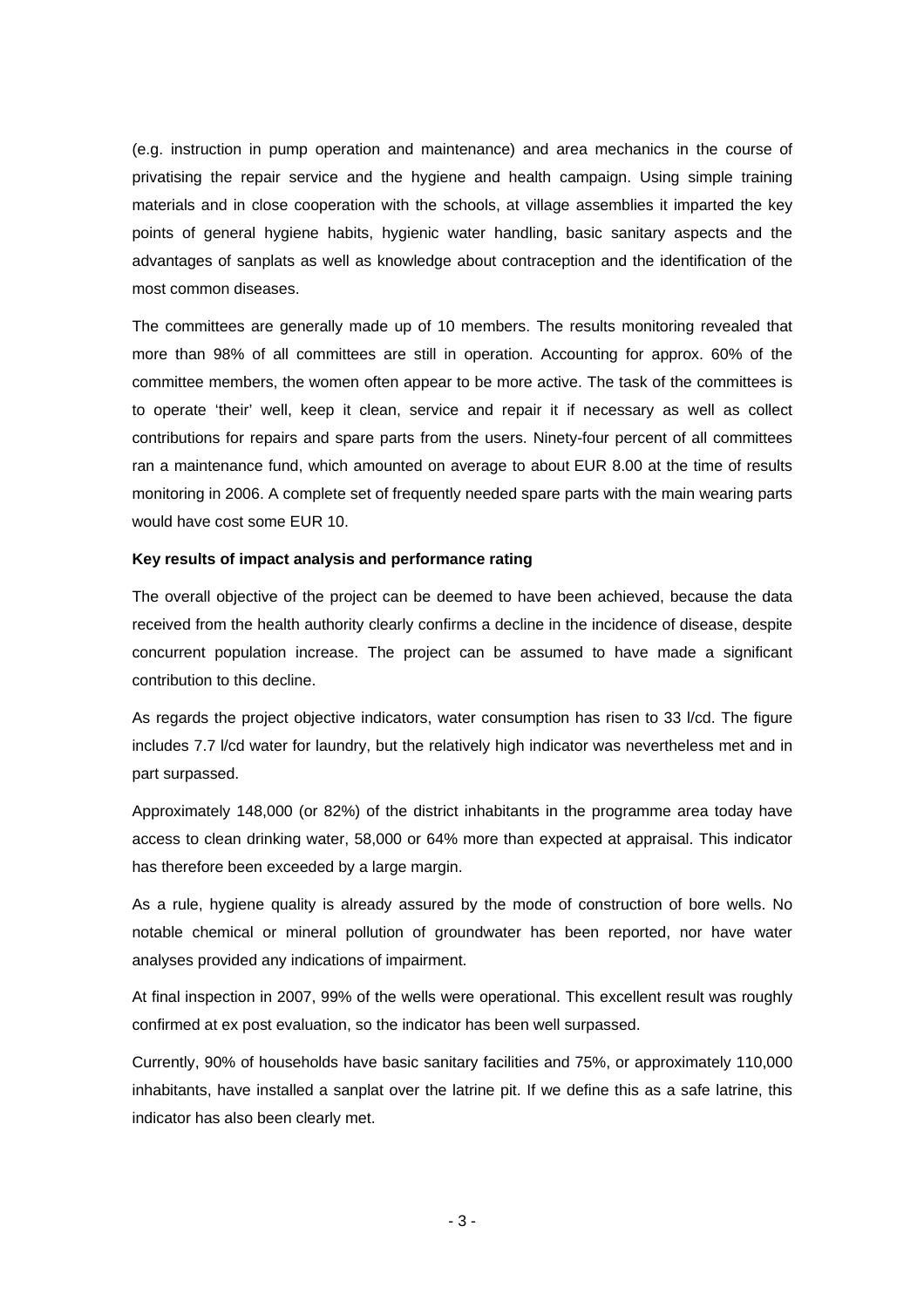The results monitoring and the ex post evaluation confirm that hygiene habits have improved and more hygienic conditions have been established in general. The indicators for Phase I were identical with those for Phase II.

Costs per well averaged about EUR 9,400 in both phases or EUR 38 per user. Dynamic generation costs amount to  $EUR$  0.4/ $m<sup>3</sup>$  and consist almost solely of investment costs. Operating costs amounting to approx. EUR  $0.04/m<sup>3</sup>$  are only incurred by hand pump maintenance and repair. These prime costs are very low both in absolute terms and by regional standards. In two similar rural programmes in Guinea and Benin, these prime costs were more than twice as high. The hand pumps need little maintenance, usually none in the initial years after commissioning. Many committees have already collected sufficient money for a repair kit. But even if no money has been collected, a contribution of only EUR 0.25 per household (with 40 households per well) for a spare parts set and for well repair can be financed. The amounts are so small that they make up less than 1% of income even for absolutely poor people (income: < USD 1/day) so they can be considered as affordable. The target group also appears prepared to raise the money themselves if necessary. From a microeconomic standpoint, the programme is economical and efficient for the target group.

Fetching water is almost exclusively the task of women and girls in the programme region. Women have therefore benefited far more from the improvements made. Much shorter transport distances to and from the bore wells ease their workload, leaving them with more time for other tasks. Health risks, particularly of diarrhoea, have evidently declined, reducing the need for medical care.

The large majority of the project target group is poor. Since the users organise the operation and maintenance of the bore wells on their own in committees, the project approach provides help towards self-help in a predominantly poor target group.

In a country with such unsatisfactory health indicators as in Malawi, the relevance of a rural water and sanitation project is extremely high. With its marked emphasis on improvements in hygiene and user participation, the implementation clearly merits the designation best practice. We assess relevance overall as good (**rating 2**).

The project, the specific project objective achievement, has been effective in all respects, with some objective indicators even surpassed in large measure. We therefore assess effectiveness as very good (**rating 1**).

Altogether, the efficiency of the project merits a positive assessment, since the specific costs per well are lower than expected in the appraisal report and costs per person supplied are also much smaller. Consultancy costs are considerably higher, though. Altogether, due to the lower specific costs than expected, we still rate efficiency as good (**rating 2**).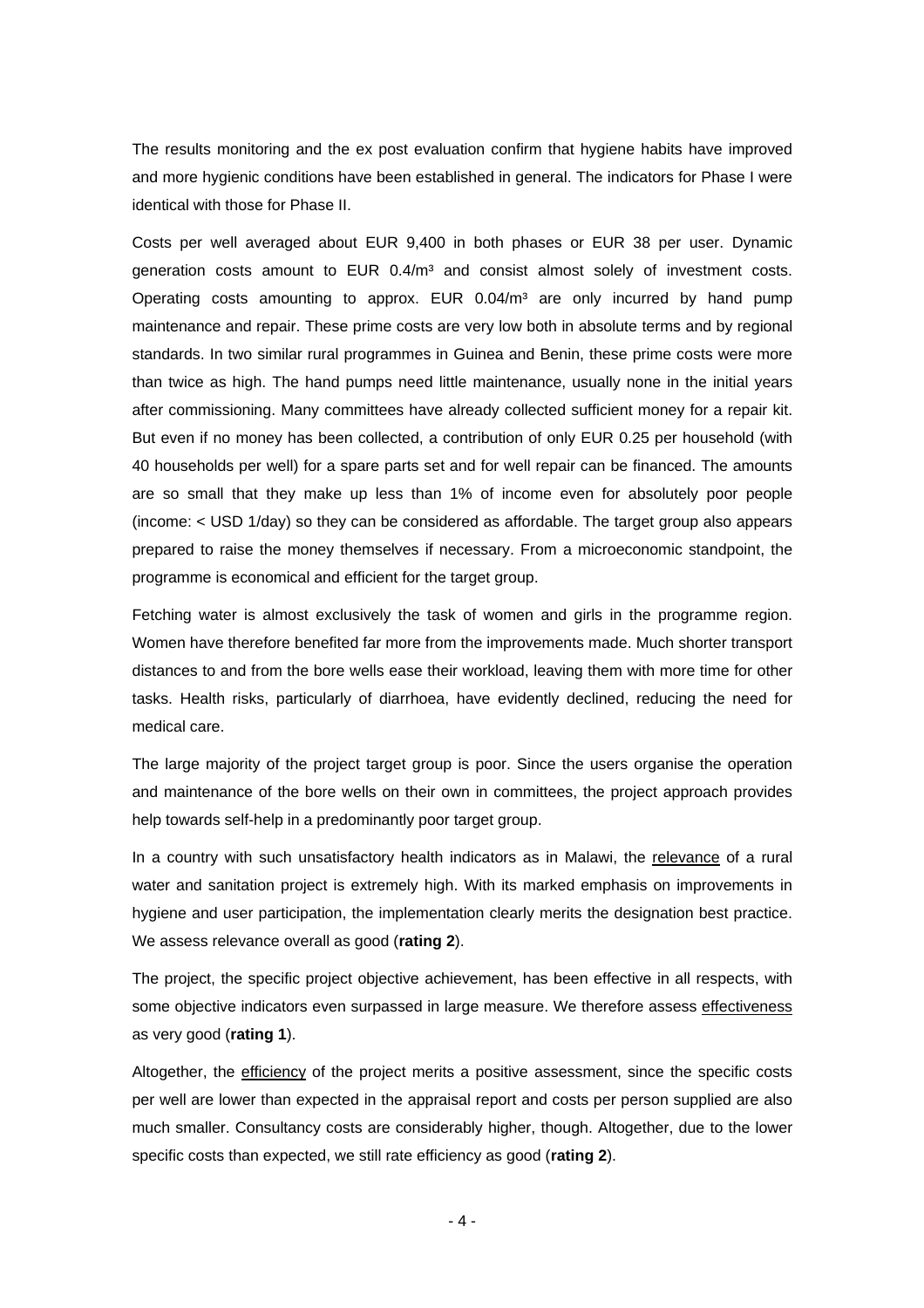In hindsight, the overarching developmental impact of the project lies in the improvements made in health and living standards. Thanks to the larger scope of investment than planned due to the low specific costs and successful implementation, the original expectations were surpassed also in terms of potential impact. Improvements in quality of life due to shorter distances, better water quality and a much higher water consumption are very important for the population. Altogether, impact merits the rating very good (**rating 1**)**.** 

A notable positive aspect in assessing sustainability is that the failure rates for bore wells from Phase I, which have now been in operation for 10 years, are hardly any higher than those from the second phase and almost all the related committees are still operating, too. Altogether, the high operational availability and good condition of the wells as well as the high number of user organisations still in existence merit a positive assessment. As enough spare parts for the Afridev pumps in nationwide use are on offer in the two centres Mangochi and Namwera, supply poses no great problem. Yet hardly any of the user groups could pay for a replacement investment, such as a completely new pump. In all, we gauge sustainability to be good (**rating 2**).

Weighing up the above individual ratings to attain an assessment of general performance, the small extent of government involvement gives rise to misgivings despite the positive results. Even assuming that the project was implemented successfully, greater involvement would have been desirable to strengthen national capacity. The government would then also have had to provide sustainable budgeting and finance, however. Considering the marked weakness of the executing agency even by regional standards, we consider a **rating of 2** (good developmental efficacy) as appropriate.

### **General conclusions and recommendations**

The project took consistent account of the extreme weakness of the executing agency by implementing the measures without much cooperation on its part, assigning the entire operation and maintenance to the user committees. This was very costly due to the necessary consultancy assignment but considering the restricted resources of this programme, extensive executing agency capacities at district level would have been less successful for lack of integration in a pre-established scheme for basic, national sectoral reform. The current reform efforts do not yet allow for this approach, as evident from the lack of resources available to the District Water Offices.

Since the developmental priorities of the German Government had changed during its term, the programme was discontinued. This is particularly regrettable as this participatory, successful, long tried and tested approach closely aligned with target-group conditions and needs could easily have been transferred to other parts of the district or other regions of Malawi.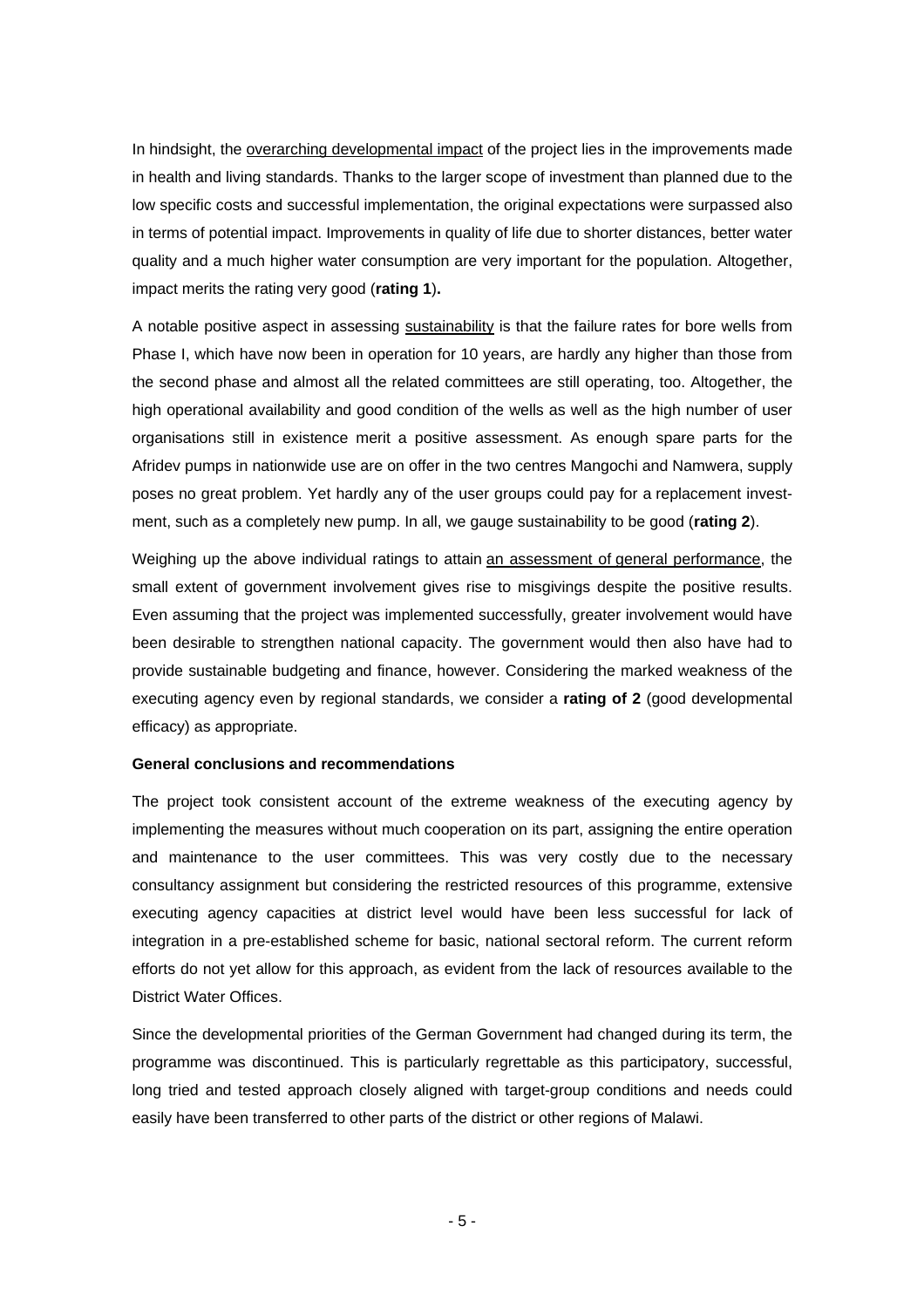## **Notes on the methods used to evaluate project success**

### **Assessment criteria**

Projects are evaluated on a six-point scale, the criteria being relevance, effectiveness, overarching developmental impact and sustainability. The ratings are also used to arrive at a final assessment of a project's overall developmental efficacy. The scale is as follows:

| Developmentally successful: ratings 1 to 3 |                                                                                                                                    |  |
|--------------------------------------------|------------------------------------------------------------------------------------------------------------------------------------|--|
| Rating 1                                   | Very good result that clearly exceeds expectations                                                                                 |  |
| Rating 2                                   | Good result, fully in line with expectations and without any significant shortcomings                                              |  |
| Rating 3                                   | Satisfactory result – project falls short of expectations but the positive results dominate                                        |  |
| Developmental failures: ratings 4 to 6     |                                                                                                                                    |  |
| Rating 4                                   | Unsatisfactory result – significantly below expectations, with negative results dominating despite<br>discernible positive results |  |
| Rating 5                                   | Clearly inadequate result - despite some positive partial results, the negative results clearly dominate                           |  |
| Rating 6                                   | The project has no impact or the situation has actually deteriorated                                                               |  |

| Rating 1 | Very good sustainability    | The developmental efficacy of the project (positive to date) is very likely<br>to continue undiminished or even increase.                                                                                                                                                                                                                                                                               |
|----------|-----------------------------|---------------------------------------------------------------------------------------------------------------------------------------------------------------------------------------------------------------------------------------------------------------------------------------------------------------------------------------------------------------------------------------------------------|
| Rating 2 | Good sustainability         | The developmental efficacy of the project (positive to date) is very likely<br>to decline only minimally but remain positive overall. (This is what can<br>normally be expected.)                                                                                                                                                                                                                       |
| Rating 3 | Satisfactory sustainability | The developmental efficacy of the project (positive to date) is very likely<br>to decline significantly but remain positive overall.<br>This rating is also assigned if the sustainability of a project is<br>considered inadequate up to the time of the ex post evaluation but is<br>very likely to evolve positively so that the project will ultimately achieve<br>positive developmental efficacy. |
| Rating 4 | Inadequate sustainability   | The developmental efficacy of the project is inadequate up to the time<br>of the ex post evaluation and an improvement that would be strong<br>enough to allow the achievement of positive developmental efficacy is<br>very unlikely to occur.                                                                                                                                                         |
|          |                             | This rating is also assigned if the developmental efficacy that has been<br>positively evaluated to date is very likely to deteriorate severely and no<br>longer meet the level 3 criteria.                                                                                                                                                                                                             |

Sustainability is evaluated according to the following four-point scale: